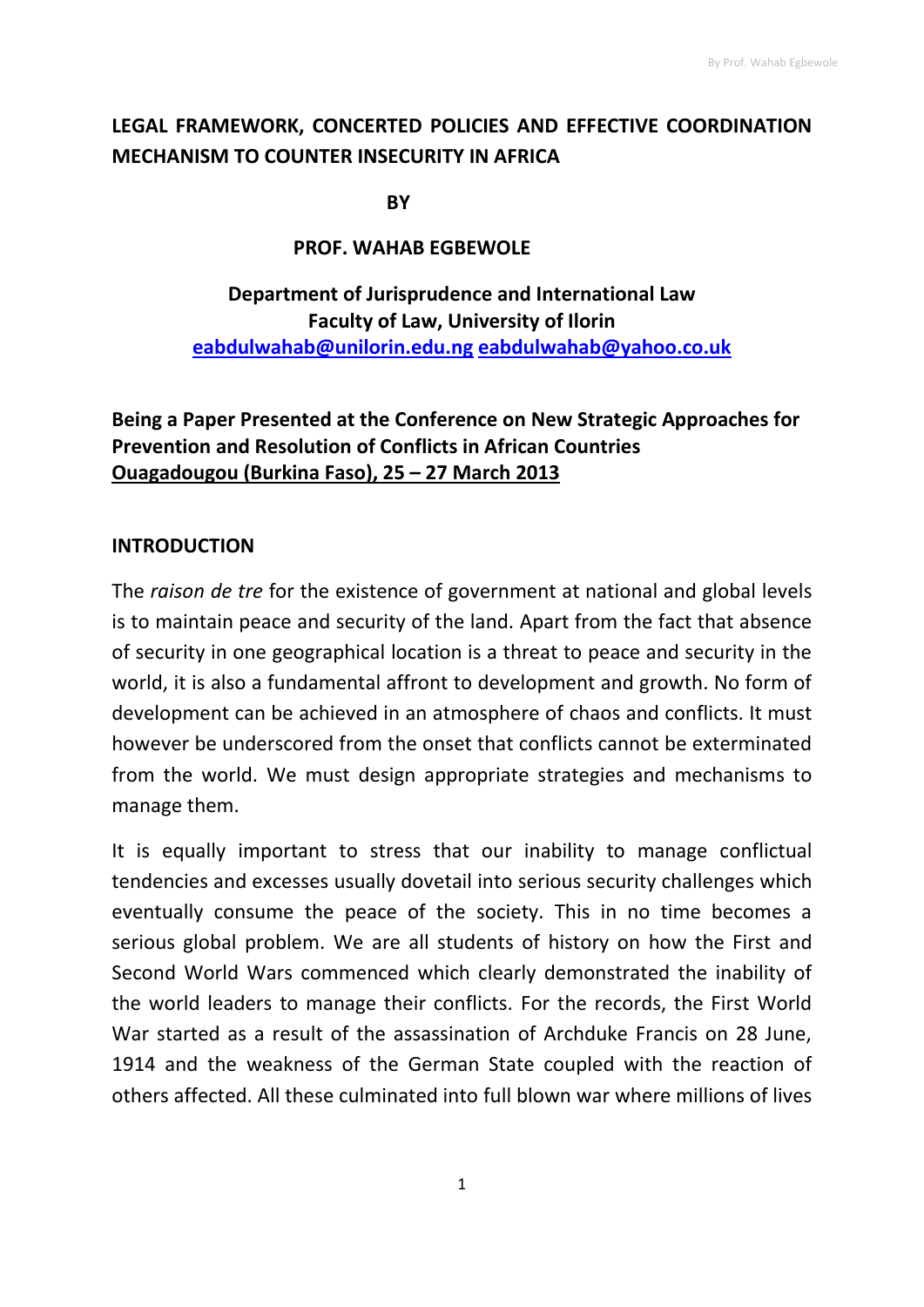were lost.<sup>1</sup> In the same vein, the Second World War commenced after Adolf Hitler was elected Chancellor of Germany in 1933 and in his effort to rebuild the German army and infrastructure, he equally started the erosion of rights of Jews in Germany.<sup>2</sup>

Since the Second World War and the emergence of the United Nations as a global body in 1945, the world had witnessed over 100 major conflicts leaving more than 20 million people dead.<sup>3</sup> Apart from the major ones, there had been internal conflicts that had claimed more than the number identified by Njinga and with more losses in property. Wars and conflicts no doubt destroy progress, development, growth, infrastructural progression, stunt governmental functioning, wreck the economy and on the whole kill and maim people with attendant social and psychological implications.

This paper intends to question reasons for insecurity in Africa, identify the various conflict zones in practical terms, role of actors of such insecurity, examine the existing legal framework, examine how far such provisions had worked, and examine the challenges faced by these legal provisions and policy options in solving the security issues in Africa. An attempt will then be made at proffering legislative and policy options to curb the spate of insecurity in Africa.

## **CONCEPTUAL FRAMEWORK**

'Security' means a state, feeling or means of being secure, while 'secure' means free from danger, safe, assured. $4$  It has also been defined to mean 'things that are done to keep a person, building or country safe from danger or crime.<sup>'5</sup> The antithesis is insecurity which is a state of fear, deprivation, grave

<sup>&</sup>lt;sup>1</sup> [www.harrymcfee.com/history.htm](http://www.harrymcfee.com/history.htm) assessed on 20th March, 2013

<sup>&</sup>lt;sup>2</sup> <http://www.us-history.com/world-war-2-a-brief-history> assessed on 20th March, 2013

<sup>&</sup>lt;sup>3</sup> Njinga, C.F. "The United Nations Agenda for Peace and Development, and the Imperative of Global Security" in Ogan C. A. (ed) *The Challenge of Peace, Security, and Development in the Twenty-First Century* Nigerian Society of International Law Thirty-Second Annual Conference Proceedings p.20

<sup>4</sup> *Chamber's 20th Century Dictionary*

<sup>&</sup>lt;sup>5</sup> Longman Dictionary of Contemporary English 4<sup>th</sup> edition p.1482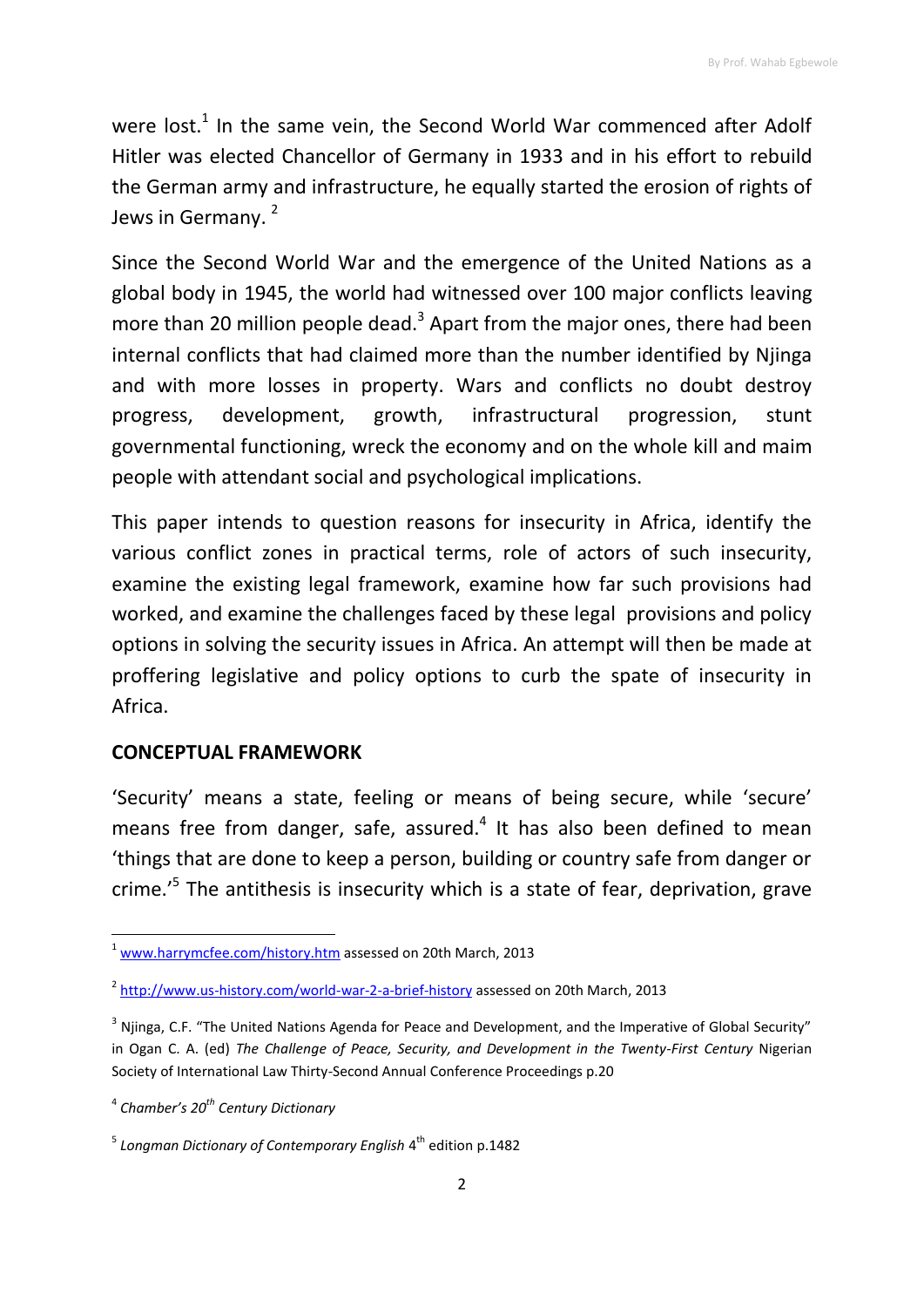danger and unqualified exposure to want and despair. This is the essence of having a government in place in any country to ensure that the citizen is safe from any form of danger, deprivation, fear or want. The issue of security may be internal or external and the government of any sovereign state is expected to take care of both in order to ensure a balanced life for her citizenry.

In the first place, it is expected that the government must protect her citizens from any form of internal insurrection or external aggression. Internal security has been explained to mean:

> "…the act of maintaining peace within the borders of a sovereign state or independent territory. Internal security is attained by upholding law and order and by securing the state against internal security threats. Threats to internal security may include low-level civil disorder, crime, organized violence, or even an armed insurgency."<sup>6</sup>

External security connotes the maintenance of peace within and provision of a safe and peaceful environment that allows citizens to live without any fear of foreign conquest.<sup>7</sup>

Security can be global and human. At the global level we consider disruptions to the society, disagreements between persons and countries or incompatibility which are regarded as conflictual relationships.<sup>8</sup> These will include crime, racism, terrorism, genocide, violence against the state, ethnic strive to mention a few. In this discourse, the concern is armed conflict which is resort to use of force and armed violence. It has been defined as "the condition of feeling safe from harm or danger, the defence, protection and

**.** 

<sup>&</sup>lt;sup>6</sup> El-Rufai, N. "The Challenge of National Security and Implication for National Development delivered at the National Conference of the Obafemi Awolowo University Muslim Graduates Association (UNIFEMGA) on 19<sup>th</sup> May, 2012

<sup>&</sup>lt;sup>7</sup> See generally, Egbewole, W. "Security Challenges: Role of the Nigerian Woman delivered as Keynote Address to the Federation of Women Lawyers, Kwara Branch Law Week on  $19^{th}$  March, 2013 p.

<sup>&</sup>lt;sup>8</sup> <http://oxforddictionaries.com/definition/english/conflict> assessed on 20th March, 2013 and Longman Dictionary 4t edition 2005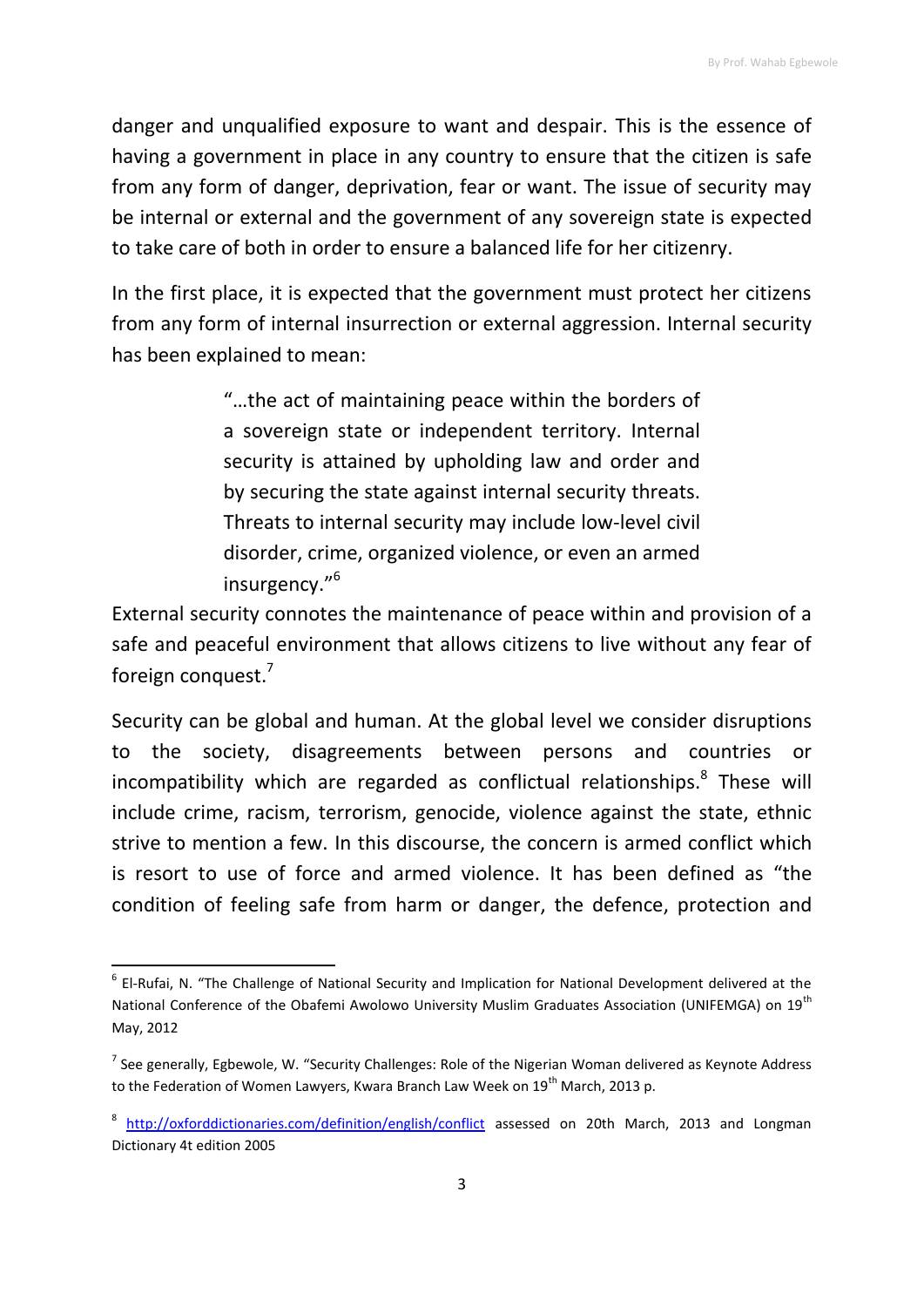preservation of core values, and the absence of threats to acquire values. Put simply, security is about survival and the conditions of human existence."<sup>9</sup>

Human security on the other hand portends all the good things of life including availability of food, adequate shelter, good health, functional education, sustainable environment, adherence to the rule of law and good governance.<sup>10</sup> United Nations human security includes national, regional and international interventions on any issue remotely related to the promotion of organisation's concept of international security-"freedom from fear" and "freedom from want."<sup>11</sup> The United Nations Development Programme (UNDP) divided this into seven components of food, health, shelter, environment, personnel, community and political security.<sup>12</sup>

Emphasis is now being placed on the environment as a critical segment of human security in the light of decimation of the environment in conflict with its attendant consequences with regards to climate change. Deliberate destruction of the environment now appears to be a "method of threatening human security" and a strategy employed in conflict<sup>13</sup> leading to the rising term of "ecocide" or "genocide." It has been said that during the 2003 invasion of Iraq, the United States and British forces used almost 13,000 cluster bombscontaining almost two million munitions which caused fundamental damage to the environment. Indeed, today the argument is that environmental crimes are equated with genocide.<sup>14</sup> There exists a number of laws put in place for the protection of the environment during conflict as conflicting states are generally

**.** 

<sup>&</sup>lt;sup>9</sup> Francis, D. J. "Peace and Conflict Studies: An African Overview of Basic Concepts" in Shedrack Gaya Best (ed) *Introduction to Peace and Conflict Studies in West Africa* (Ibadan: Spectrum Books Ltd) pp.22-23

 $10$  Njinga op. cit. p.22

<sup>&</sup>lt;sup>11</sup> See also "UN Secretary General Salutes International Workshop on Human Security in Mongolia" UN Doc.SG/SM/7382 May 8-10 2008

<sup>12</sup> UNDP Report 1994 (New York: Oxford University Press) pp.24-25

<sup>&</sup>lt;sup>13</sup> See United Nations Commission on Human Security, "Human Security Now" New York 2003, pp.16-18

<sup>&</sup>lt;sup>14</sup> See generally Freeland, S. "Human Rights, the Environment and Conflict: Addressing Crimes Against the Environment" Sur International Journal on Human Rights Year 2 No.2 p.114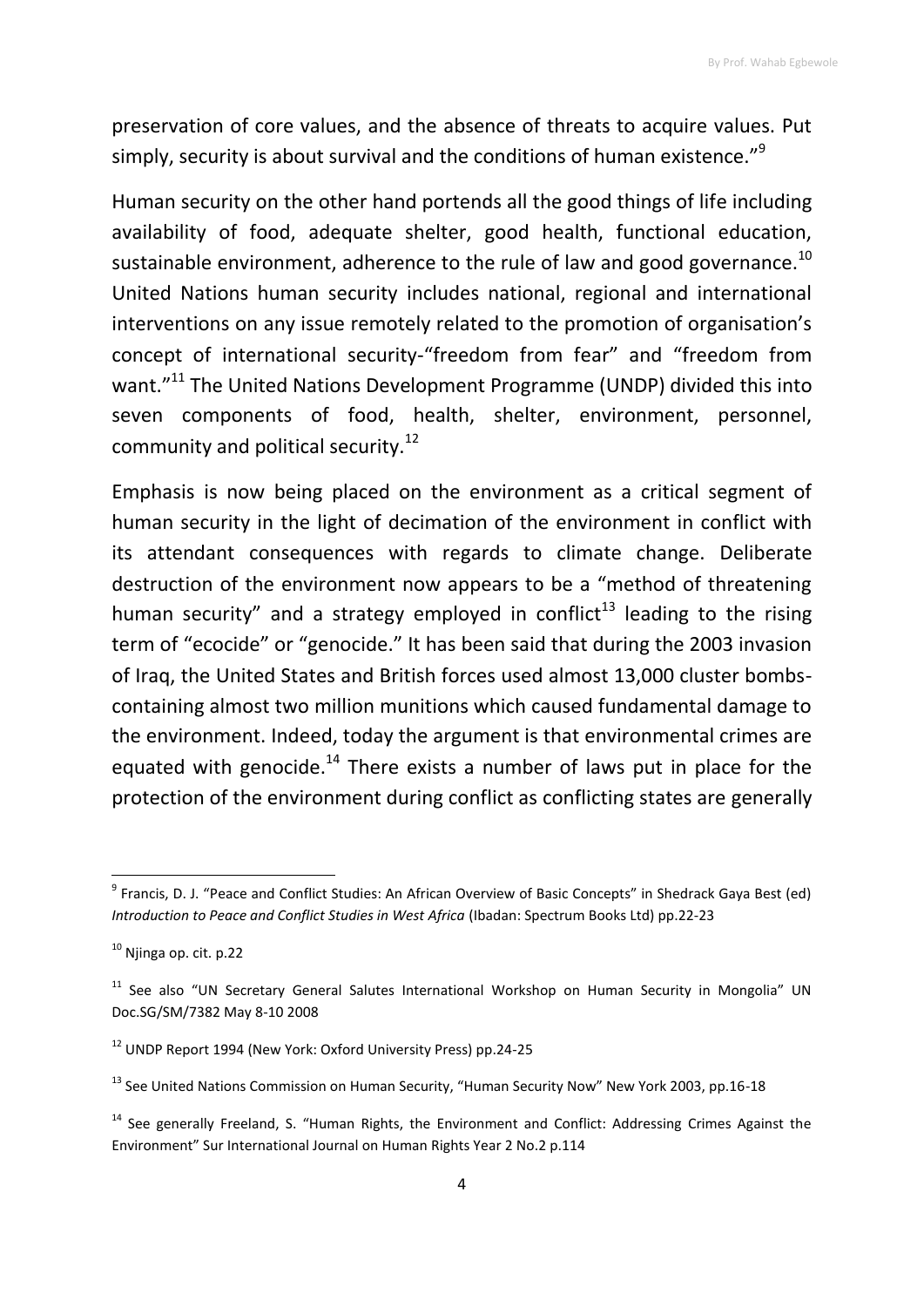admonished to "protect and preserve the environment."<sup>15</sup> A clear message is sent in Principle 24 of the 1992 Declaration of the United Nations Conference on Environment and Development (Rio Declaration) that:

> "Warfare is inherently destructive of sustainable development. States shall therefore respect international law providing protection for the environment in times of armed conflict and cooperate in its further development as necessary."<sup>16</sup>

The challenge is how strictly are these provisions adhered to? They are observed more in breach. It must be emphasised that if we consider the carnage in Darfur, the destruction in Kenya, the killings in Nigeria and the damage currently going on in Mali, it is indeed time for the continent to take a more decisive step on a better strategy in managing our conflicts and resolve that never again would we allow for degeneration to state of insecurity.

The contestation about peace as the other side of insecurity cannot be overemphasised but it has been argued rightly that peace is not absence of war but described by Ajomo that:

> "the concrete meaning of peace must include the existence of a social order, national and international, in which the basic values of political, economic, and social existence-personal freedom, equality and development of the individual personality-are realized. Thus conceived, international peace and security could be said to mean 'a condition within the international community in which certain basic values of freedom, equality, development etc are realized in

 $\overline{\phantom{a}}$ <sup>15</sup> Paragraph 21 The 1994 Draft Declaration of Principles on Human Rights and the Environment" available at <http://www1.umn.edu/humanrts/instree/1994-dec.htm> referred to in Freeland ibid p.134

 $16$  UN Doc. A/CONF.151/26/Rev1, (1992) 31 ILM 874. Also in Freeland on page 135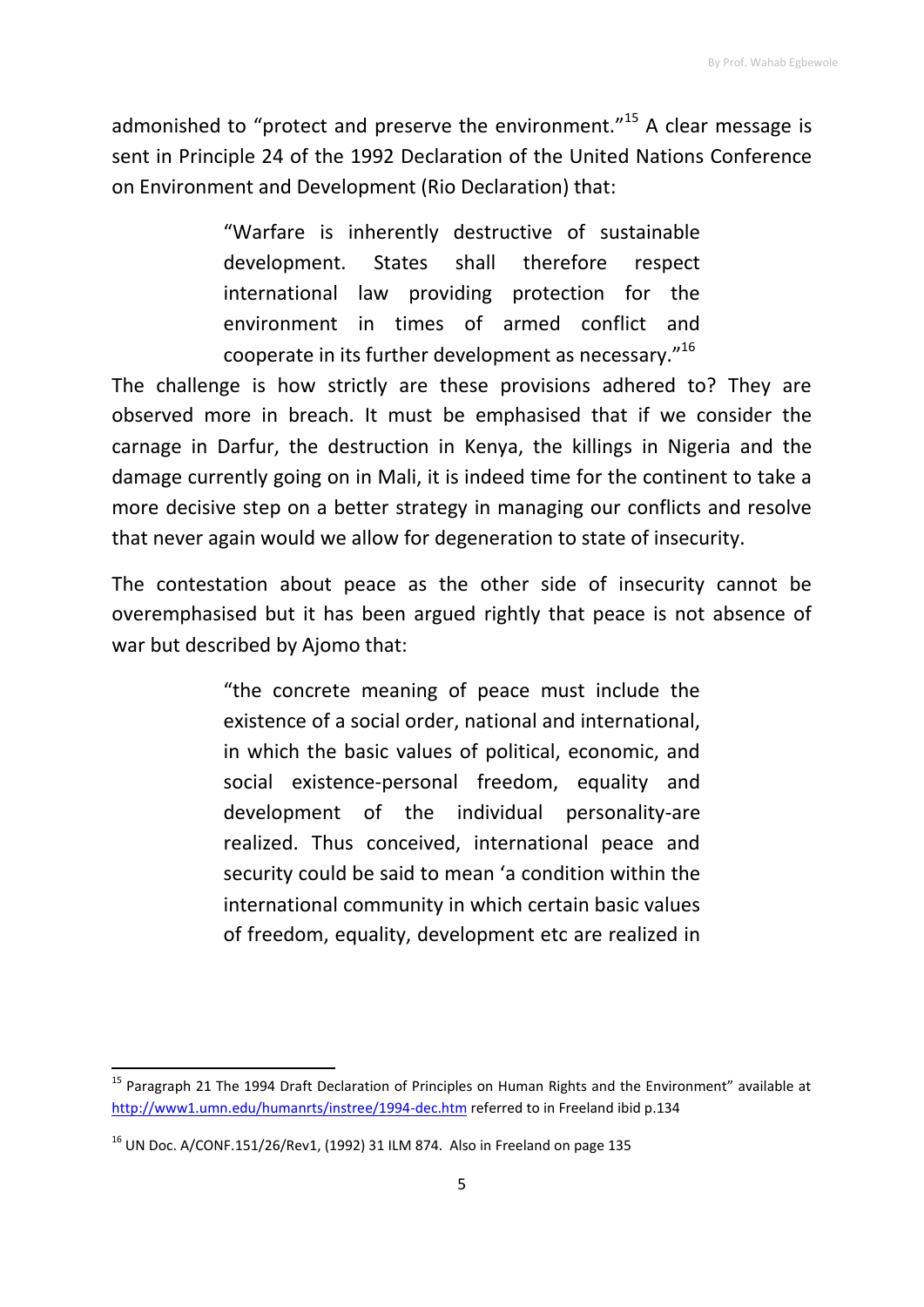an atmosphere of safety, stability, freedom from fear of war, invasion, conquest or similar danger.""<sup>17</sup>

Much as Ajomo tried to run away from the correlation between peace and war, it is clear from the above that we cannot but appreciate the fact that there cannot be peace in a state of war. This is in line with the position of Francis that peace and security are two sides of the same coin, mutually reinforcing and the existence of peace invariably means the existence of security.<sup>18</sup> There is however the argument that there can be war for peace. I disagree because peace is attainable without war and any conflict can only be resolved on the table as we have seen with all the conflicts we have witnessed the world over. $19$ 

## **CAUSES OF GLOBAL INSECURITY**

As pointed out earlier, insecurity is a function of a number of factors principal among which is naked ambition and contestation for power and this appears now more pronounced in the South of the world where economic exploitation and political manipulation is at its best. Providing justification for this, President Jacques Delos said:

> "All around us, naked ambition, lust for power, national uprising and undevelopment are combining to create potentials containing the seeds of destabilization and conflict aggravated by the proliferation of weapons of mass destruction."<sup>20</sup>

This was an observation made in 1991, but nothing appears to have changed between then and now. In fact, the challenges of naked ambition in the African

<sup>17</sup> Ajomo, M.A. "Reform of the Security Council" *Nigerian Economic Integration* (The 1990 Guardian Lecture) 1998 reproduced in Popoola, A. "Globalisation and the Challenges of International Peace, Security, and Development in the 21<sup>st</sup> Century" in Ogan C. A. (ed) *The Challenge of Peace, Security, and Development in the Twenty-First Century* Nigerian Society of International Law Thirty-Second Annual Conference Proceedings

<sup>&</sup>lt;sup>18</sup> Francis, D.J. op. cit. p.23

 $19$  Even as vociferous as the Middle East crisis is, the only way to resolve is to sit on the table.

<sup>&</sup>lt;sup>20</sup> Address delivered at the International Institute for Strategic Studies, March 1991.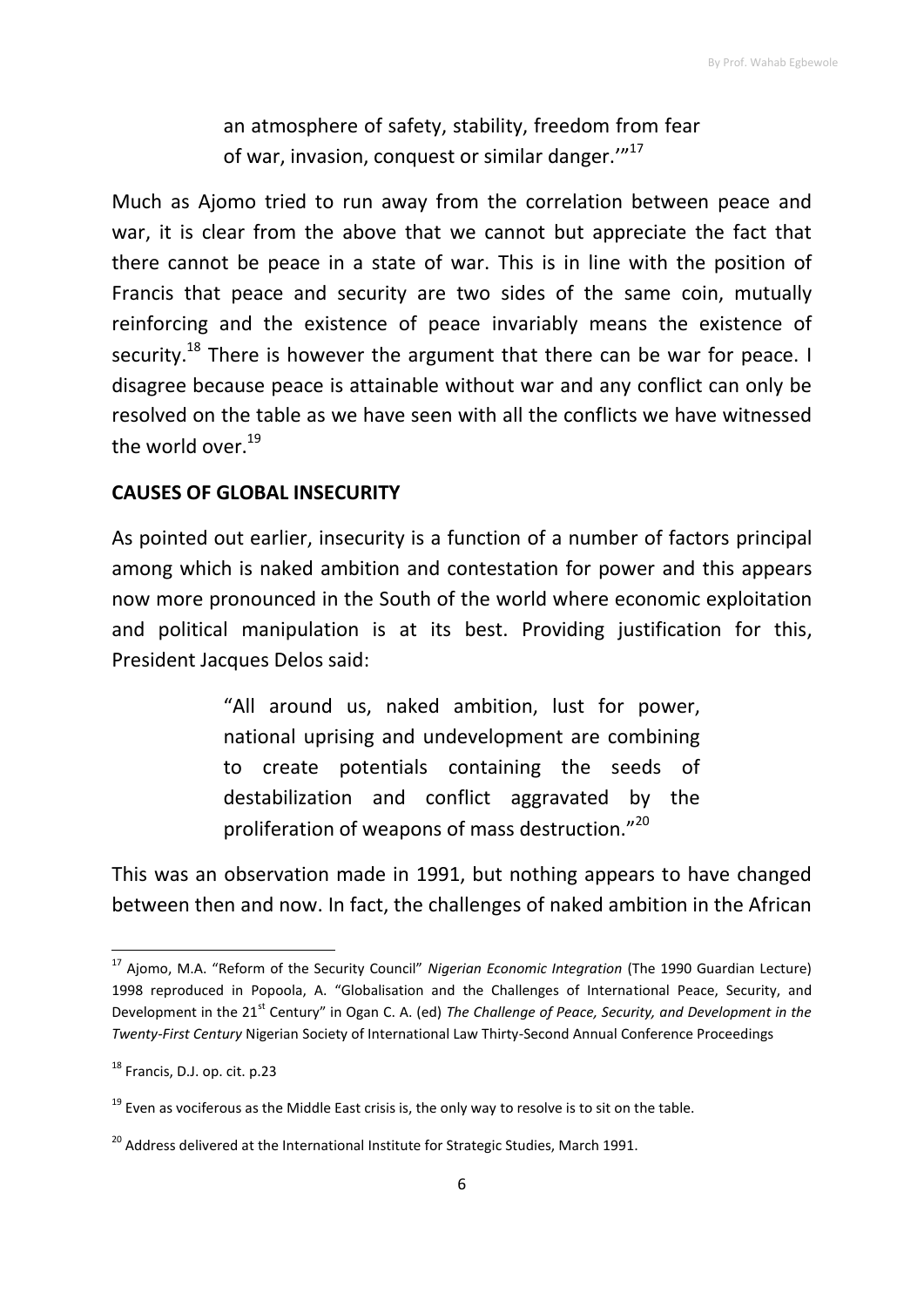continent appears to be on the increase if we consider the power tussle in Kenya, Cote D'Ivoire, Republic of Benin, Guinea Bissau, Mali and Nigeria leading to unprecedented killings and maiming. It has been suggested that the Boko-Haram insurgency in Nigeria with the attendant spread as we currently witness was a factor of the 2011 elections in Nigeria.

A fall out of this is bad governance that characterizes such ambitious grab of power in flagrant violation of the rights of the people. This posture exposes the "soft underbelly of the security apparatuses of the repressive regimes as, for the first time, civilian warlords, militants, and mercenaries became a serious factor threatening the very survival of the region's hitherto state-centric security apparatuses." The ensuing violent conflicts unleashed many of the latent security threats in the region. The threats include a clash of identities based on skewed notions of citizenship (Côte d'Ivoire), and ethnic and clanbased animosities (Liberia and Sierra Leone). Beyond that, they revealed the extent of the youth crisis and the propensity for natural resource mismanagement. The manipulation of these weaknesses by warlords, corrupt government officials, and shady business and mercenary networks <sup>21</sup>occurred in the unstable context of the immediate post-Cold War era. This provoked acute insecurity in the region that manifested itself on the one hand in collapsed institutions and infrastructure, food insecurity, environmental and public health hazards, and on the other, through resource grabs, refugee flows, human trafficking and drug trafficking, the proliferation and criminal use of weapons, and massive violations of human rights"<sup>22</sup>

This also leads to the identification of another factor of insecurity-democracy. The way democracy is practised in the continent is another major cause of insecurity. It is characterised by winner takes all, demolition of the opposition, lack of transparency in election processes and outright manipulation of the processes. At the sub-regional level, the Economic Community of West African States (ECOWAS) adopted the Supplementary Protocol on Democracy and

<sup>21</sup> Musah, A.F. and Fayemi, J. K. *Mercenaries: An African Security Dilema* (London: Plato 2000)

<sup>&</sup>lt;sup>2222</sup> Musah, A.F. West Africa: Governance and Security in a Changing Region (International Peace Institute) available on [www.ipinst.org/media/pdf/publications/west\\_africa.pdf](http://www.ipinst.org/media/pdf/publications/west_africa.pdf) assessed on 15th March, 2013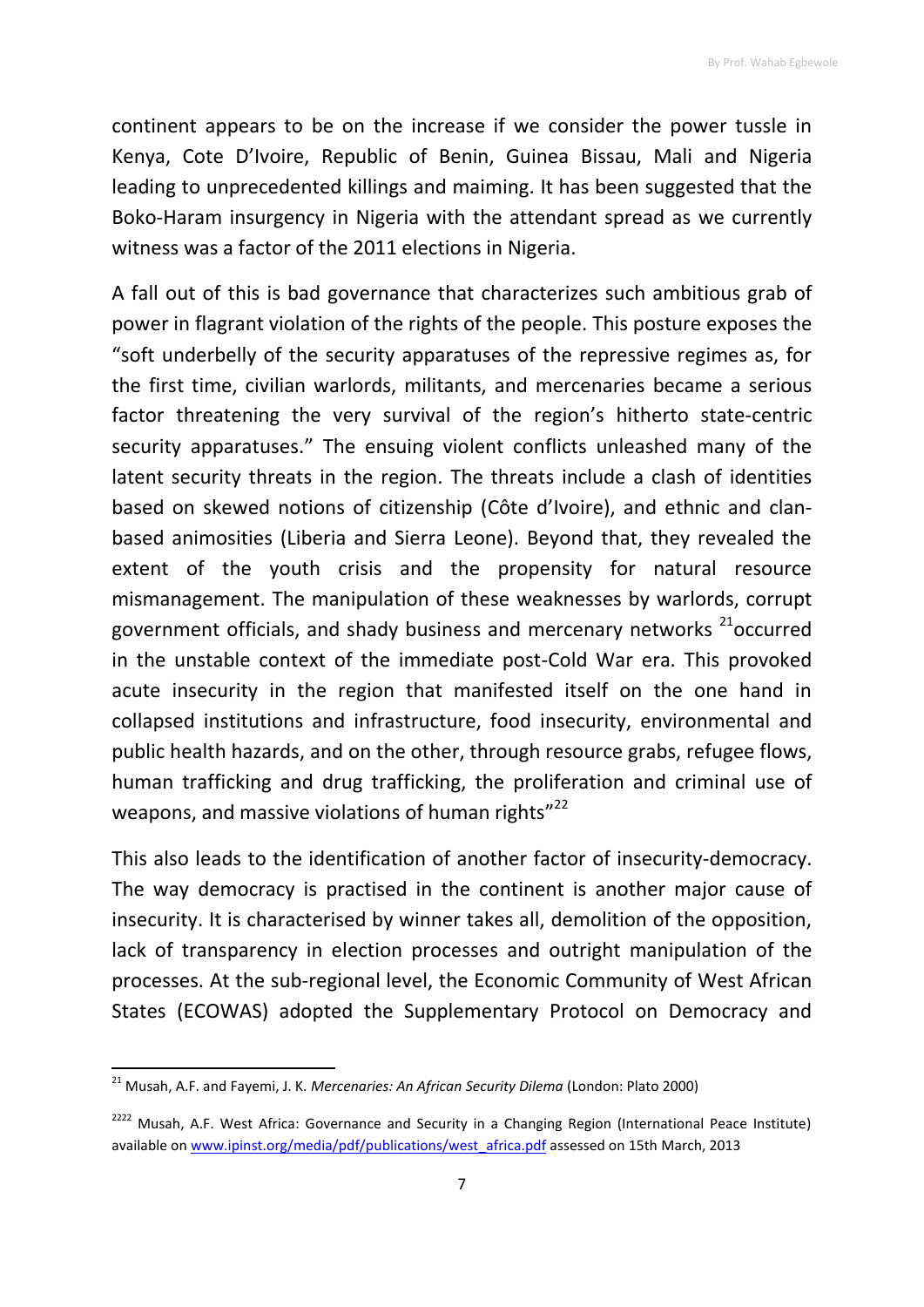Good Governance in 2001.<sup>23</sup> The challenge of this adoption is that the member States have refused to fully comply with the provisions even when they are signatories thereto.

Another major factor of insecurity in the continent is globalisation and technological advancement. In spite of the many positive contributions of these developments to the world, they have also served to fuel insecurity in a way. It has been argued that global market forces can generate wealth and spread prosperity, but where development is uneven, the result can be increased political tension and risks of instability. Equally, internet which is a technological innovation has facilitated the spread of human rights and good governance; it has also been used for propagating intolerance and to diffuse information necessary for building weapons of mass destruction.<sup>24</sup>

We are all witnesses to how self-immolation of an individual in Tunisia in December, 2010 sparked off anti-government protests leading to regime change in that country. This also caused ripple effects in the region which culminated in the Arab Spring which had affected the state of affairs in Egypt, Algeria, Libya, Bahrain and the fire is still raging in Syria. This has caused loss of lives, limbs and property. It may be seen in positive lights from the perspectives of changing the mentality of sit-tight governments. The question however is, must we destroy ourselves before we achieve our goals? I think we can still achieve our aspirations as a continent without the wanton destruction that is the hallmark of these protests for regime change.

Technology and technological advancement also created a thermo-dynamic world where at the press of a single button a whole race, a whole country and indeed the world may be exterminated. There is nothing wrong in technological advancement to promote a worthy life for all. The problem is

interv

<sup>&</sup>lt;sup>23</sup> ECOWAS Executive Secretariat, Protocol A/SP1/12/01 on Democracy and Good Governance Supplementary to the Protocol relating to the Mechanism For Conflict Prevention, Management, Resolution, Peacekeeping and Security, Dakar, December 2001, available at www.comm.ecowas.int/sec/en/protocoles/Protocol%20on%20good-governance-and-democracy-rev-5EN.pdf.

<sup>&</sup>lt;sup>24</sup> See generally Popoola, A. op. cit. p35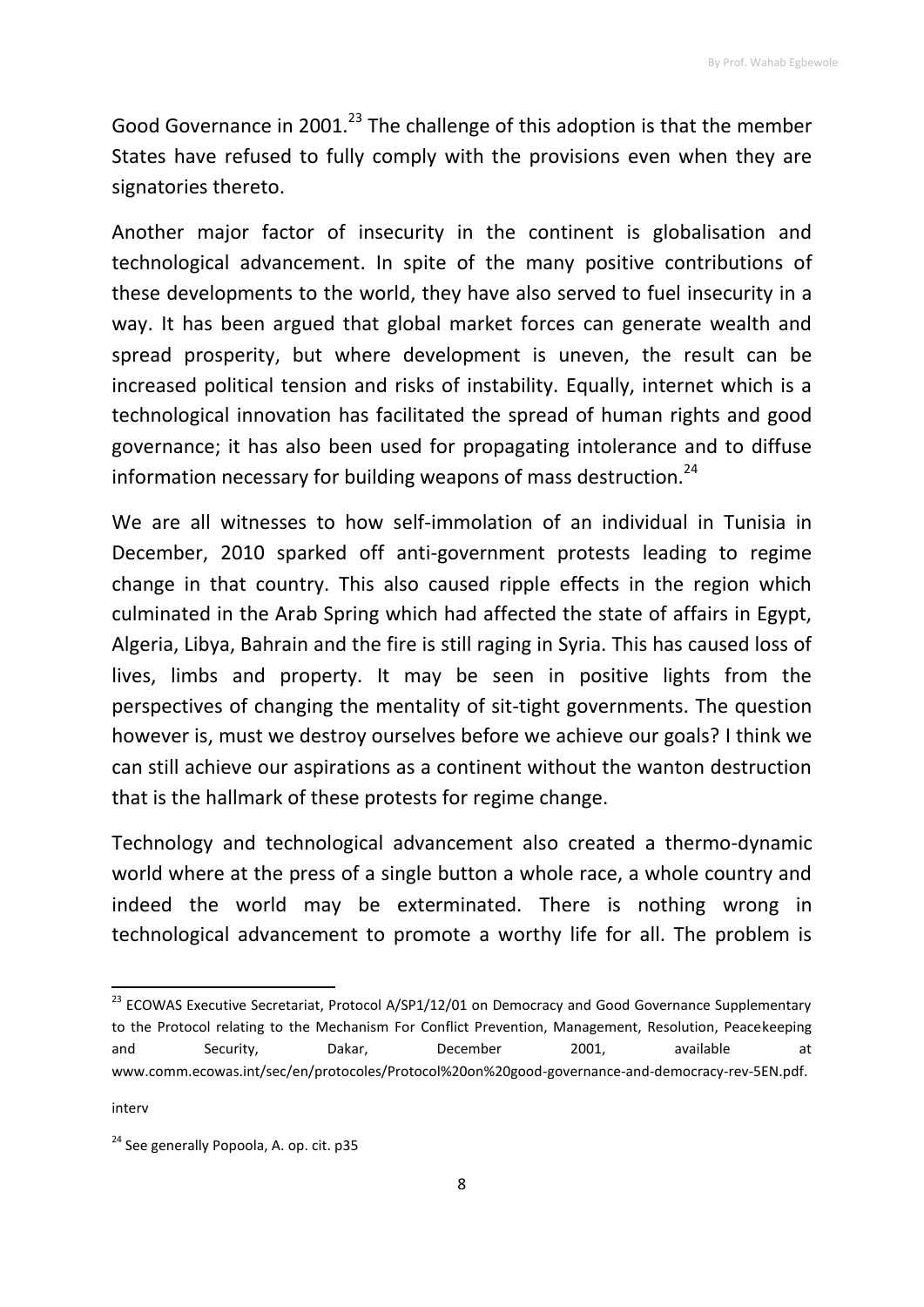acquisition of war head instruments which put the world on the precipe and endanger peaceful co-existence. In spite of various international law instruments against acquisition of weapon of mass destruction, the economically advanced states of the world continue the acquisition unabated. This disposition is infuriating the others who saw no reason why they too should not acquire. It appears that this double standard is responsible for the recalcitrant posture of North Korea and Iran (though Iran is claiming peaceful use of the nuclear acquisition she is working on). The world must not only speak with one voice but must also act as one on this.

Decline in economic growth with the resultant poverty is another major reason for insecurity. It has been said that a hungry man is an angry man. This is more correct with a population that is denied the basic needs of life: food, cloth and shelter. In most countries in the continent, the people live on less than one dollar a day and this is in contrast with the affluence they see in the lifestyles of their leaders. In a way, this is blamed on international economics as argued by Dr Salim A. Salim that:

> "Africa is simply respondent to this system which has inbuilt mechanisms for automatic siphoning of wealth from the poor to the rich. It follows, therefore, that no matter how hard Africa works; ultimately, our sweat and toil will not be adequately compensated, unless there is a fundamental change in the international economic system."<sup>25</sup>

This, in my view, is only true to an extent because the world is a global village and whatever happens in any part of the world is likely to have effect in other parts of the world. Even in a village, everybody is expected to have his/her own house and indeed in a house everybody is expected to have his/her own room. As Africans, we must make concerted efforts to take our destiny in our hands. Is the international economics responsible for the wanton corruption by the leaders of the continent? Is international economics responsible for diversion of money meant for roads and other infrastructures? Is international

1

<sup>&</sup>lt;sup>25</sup> Quoted in Popoola op. cit. p.37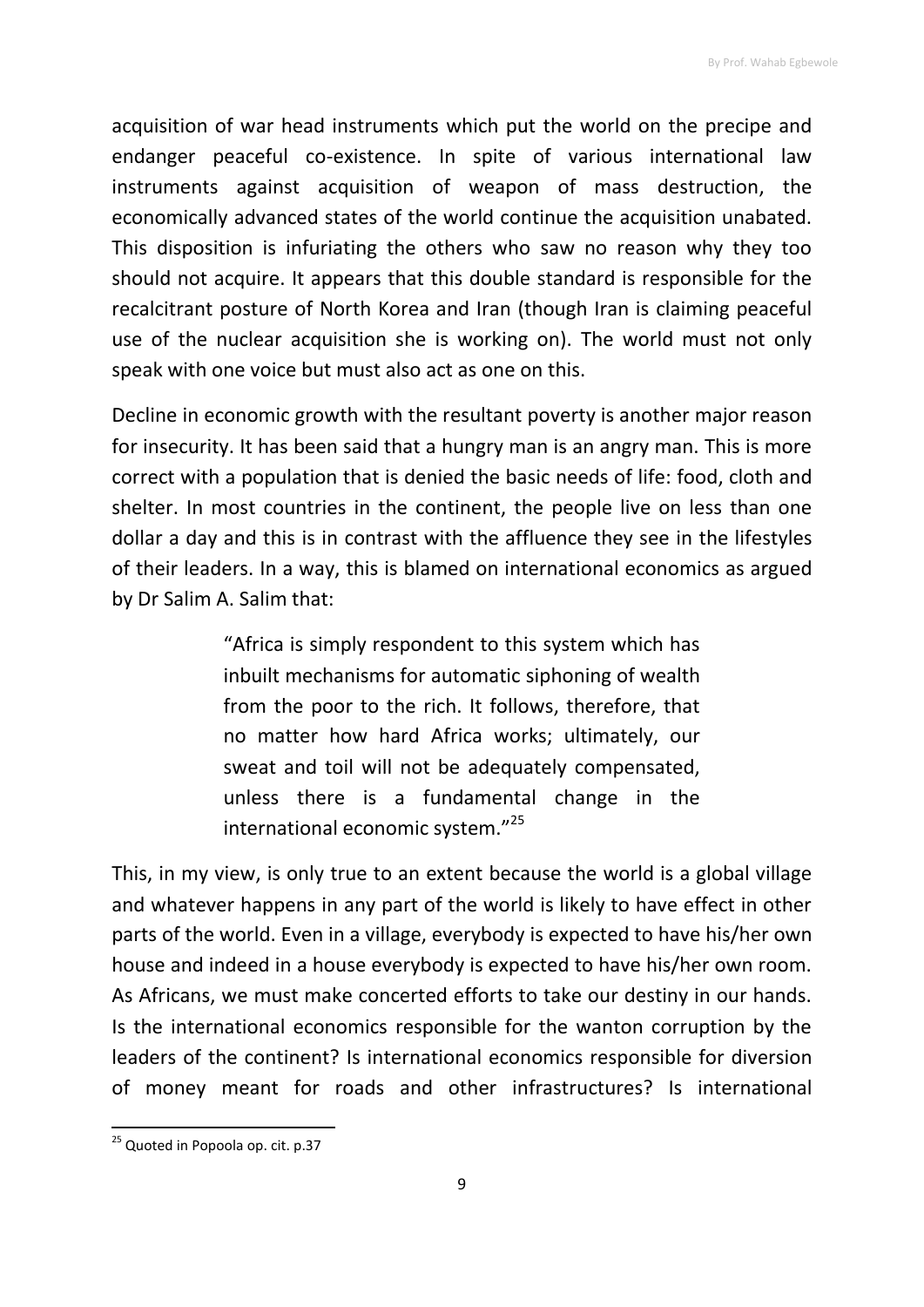economics responsible for mismanagement that characterized governance in Africa? I beg to say that it is only a convenient excuse for exploitation.

This position appears to be in tandem with the views of Kwame Nkrumah when he posited:

> "No independent African state today by itself has a chance to follow an independent course of economic development, and many of us who have tried to do this have been almost ruined or have had to return to the fold of the former colonial rulers. This position will not change unless we have unified policy working at the continental level."26

Fifty years after that recommendation, can anybody still in good conscience blame other people for our economic woes? Why was it difficult for us to put in place that unified policy in fifty years? It is not for us in the continent to continue to sulk and blame others for our negligence and lack of commitment to our continent. This was the postulation of late Chief Obafemi Awolowo of Nigeria when he said:

> "It is commonplace that only the nationals of a country can be absolutely trusted to make their country great. There is abundant and concrete evidence of this truism all over the world…only Nigerians can be absolutely trusted to make Nigeria great and free."<sup>27</sup>

What we lack in the continent is patriotism on the part of leaders and followers and this is inflicting untold hardship on us in terms of concern for our people and our continent. We are only mindful about the individual and this

**<sup>.</sup>** <sup>26</sup> Nkrumah. K. Address to the Conference of African Heads of States in Addis Ababa May, 1963

 $27$  Reproduced in Egbewole, W. "Crime, National Development and Security of the Person" in Ogan C. A. (ed) *The Challenge of Peace, Security, and Development in the Twenty-First Century* Nigerian Society of International Law Thirty-Second Annual Conference Proceedings p.92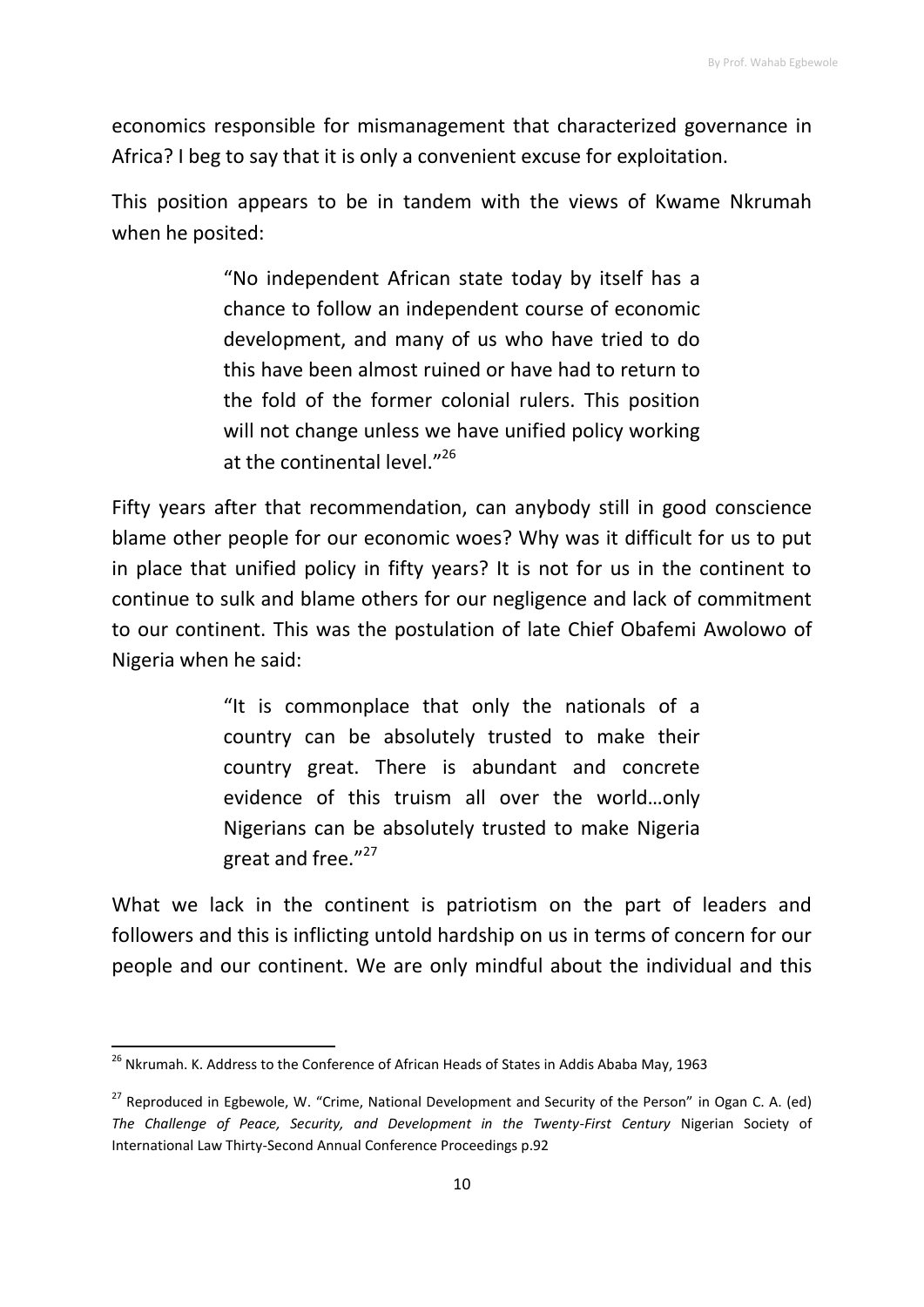will naturally create disaffection and ultimately conflicts and insecurity will result.

Religion is yet another factor that is being exploited to cause insecurity in the continent. This is rather unfortunate because the key religions in the continent emphasise peace as their cardinal operational creed. Why is this being exploited? I think it is also a function of pauperization of the populace, consequent upon which the adherents are psychologically prepared to meet a more prosperous future in the hereafter if they do their bidding which in most cases are informed by politics.

Having identified some of the causes it is important to also do a brief review of some conflict situations in the continent by providing the areas and the extent of damage witnessed.

## **ANALYSIS OF TEN COUNTRIES AND CAUSES OF INSTABILITY**

The starting point in recent time is Tunisia where a nationwide protest led to the abandonment of office by President Zine al-Abidie Ben. This caused a ripple effect in Egypt where President Hosni Mubarak was deposed and is presently on trial. The crisis in the Eastern part of Libya was also linked to this Tunisian crisis and eventually the regime of Col. Muamar Ghadafi was toppled. That country witnessed catastrophic effects with the North Atlantic Treaty Organisation (NATO) joining in the campaign.

All the above which happened in the Northern part of the continent brought to the fore in a dramatic way the bottled up emotions in that country and in that part of the continent. Indeed the occurrence in Tunisia was summarized thus:

> "the structural and historic problems that have affected that society: unemployment, the frustrations of educated youth and their limited opportunities in life, political sterility, abuses by the security services, and anger at the corrupt clique that surrounded the President. It was a one off event that crystallized the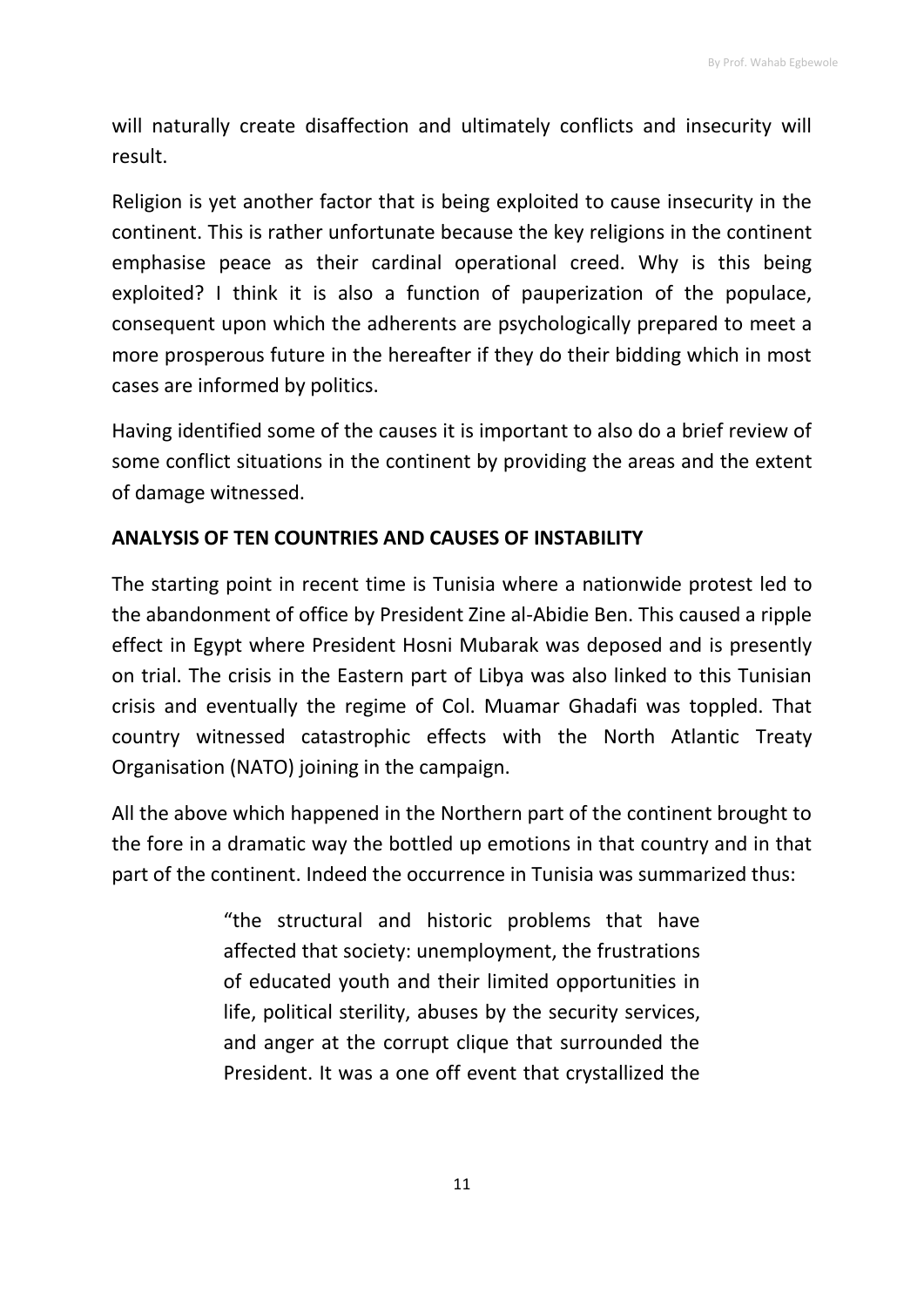shared grievances of Tunisians and gave them energy and directions."<sup>28</sup>

In Guinea after twenty four years rule of President Conte and his death in December, 2008, Captain Moussa "Dadis" Camara staged a coup the following day and on January 15, 2009 a new military/civilian government was put in place with key ministries under the control of military officers. That crisis left Guinea and Sierra Leone locked up in territorial crisis. Equally, outbreak of civil war in 2002 in Cote d Ivoire was fingered in influence peddling in neighbouring countries and resulting into loss of lives and property. Nigeria had her full dose of civil insurrection between 1967 and 1970 where losses were incurred in varying dimensions. Between 2011 and today, insecurity has been the order of the day with the invasion of Boko-Haram. This was after the devastating effect of the Niger-Delta militants. Mali is currently witnessing a full scale war which led to the intervention of the ECOWAS force that Nigeria is championing with the participation of the French troop.

A study conducted by Centre for Strategic and International Studies produced a more comprehensive country by country assessment of the conflicts in 10 states of Africa and reproduced below in a graphic form.

| Country         | <b>Conditions</b>                                                 | Catalysts                                                                   | <b>Triggers</b>             |
|-----------------|-------------------------------------------------------------------|-----------------------------------------------------------------------------|-----------------------------|
| <b>ANGOLA</b>   |                                                                   | <b>Falling oil prices</b>                                                   | Dos Santos' succession      |
|                 | Rapid Urbanization wealth disparity<br>Narrowly based oil economy | Rising gap between expectations<br>and delivery of public services          | 2012 legislative elections  |
|                 | Separatist movement in oil producing<br>region                    | <b>Rising anger over corruption</b>                                         | <b>Economic slump</b>       |
| <b>BOTSWANA</b> | Narrowly based diamonds economy                                   | Falling global demand for diamonds<br>Government inability<br>to<br>sustain | Global economic recession   |
|                 | Rapid urbanization                                                | welfare state                                                               | Economic crisis in<br>South |

#### **Causes of Instability**<sup>29</sup>

<sup>&</sup>lt;sup>28</sup> Downie, R. and Cooke, J.G. Assessing Risks to Stability in Sub-Saharan Africa Centre for Strategic and International Studies June 2011 available at [www.ipinst.org/media/pdf/publication](http://www.ipinst.org/media/pdf/publication) assessed 15th March, 2013

 $29$  Culled from Downie, R & Cooke, J.G. ibid pp.7-9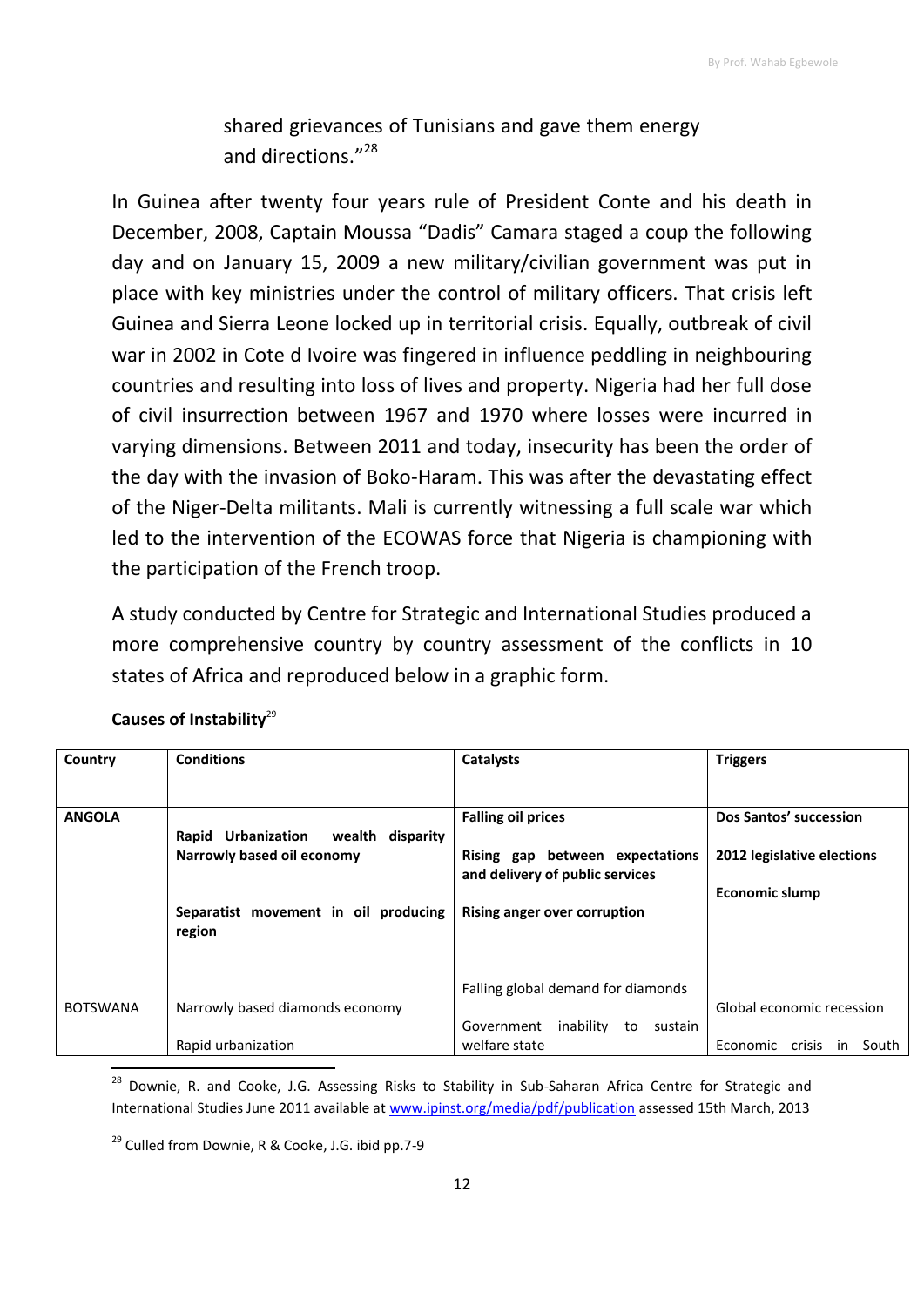|                 |                                                          | Growing unemployment                                                     | Africa                                                                                      |
|-----------------|----------------------------------------------------------|--------------------------------------------------------------------------|---------------------------------------------------------------------------------------------|
| <b>ETHIOPIA</b> | Rapid population growth                                  | <b>Rising food prices</b>                                                | Drought<br>Meles' succession                                                                |
|                 | <b>Rapid urbanization</b>                                | Economic growth fails to outstrip<br>population growth                   | <b>Ruling party split</b>                                                                   |
|                 | <b>Regional insecurity</b><br><b>Domestic insurgency</b> | <b>Rising border tensions</b>                                            | <b>Military</b><br>attack<br>by<br>а                                                        |
|                 | Legacy of conflict                                       | Growing dissent within ruling party                                      | neighbouring country<br>or<br>internal armed movement                                       |
| <b>GHANA</b>    | Rapid urbanization                                       | Start of large scale oil production                                      | Close or contested out come<br>to 2012 election                                             |
|                 | Over-centralized political system                        | Rise in drug trafficking                                                 |                                                                                             |
|                 | Decline of agricultural sector                           | Rising youth unemployment                                                |                                                                                             |
|                 | Land ownership disputes                                  | Patronage politics                                                       | Close or contested out come<br>to 2012 election                                             |
|                 |                                                          |                                                                          |                                                                                             |
| <b>KENYA</b>    | <b>Land distribution</b>                                 | Political manipulation of ethnicity                                      | Close or contested out come<br>to 2012 election                                             |
|                 | <b>Ethnic cleavages</b>                                  | <b>Failure to implement</b><br>Constitution                              |                                                                                             |
|                 | <b>Rapid urbanization</b>                                | <b>Rising economic inequality</b>                                        | <b>Conviction</b><br>οf<br>leading<br>politicians by International<br><b>Criminal Court</b> |
|                 |                                                          | <b>Spillover of Somaila violence</b>                                     |                                                                                             |
|                 |                                                          | Land disputes.                                                           |                                                                                             |
| <b>NIGERIA</b>  | Narrowly based oil economy                               | Political<br>manipulation<br>οf<br>ethnic/religious/regional differences | Elections<br>Breakdown<br>of<br>elite                                                       |
|                 | Regional inequalities and rivalries                      | Falling oil prices                                                       | consensus                                                                                   |
|                 | Ethnic and religious cleavages                           |                                                                          | Spike in violence in Niger<br>Delta/Middle Belt/North -                                     |
|                 | Poor governance and weak institutions                    | Corruption<br>Zero-sum politics                                          | East                                                                                        |
|                 |                                                          |                                                                          | federal<br>Changes<br>to<br>arrangements                                                    |
| <b>RWANDA</b>   | Legacy of the genocide                                   | Economic slowdown                                                        | Ruling party split or coup                                                                  |
|                 | <b>Ethnic divisions</b>                                  | Growing authoritarianism of<br>the<br>government                         | attempt<br><b>Kagame's succession</b>                                                       |
|                 | <b>Population density</b>                                |                                                                          |                                                                                             |
|                 |                                                          | Perceptions of ethnic favouritism                                        | <b>Crisis in DRC relations</b>                                                              |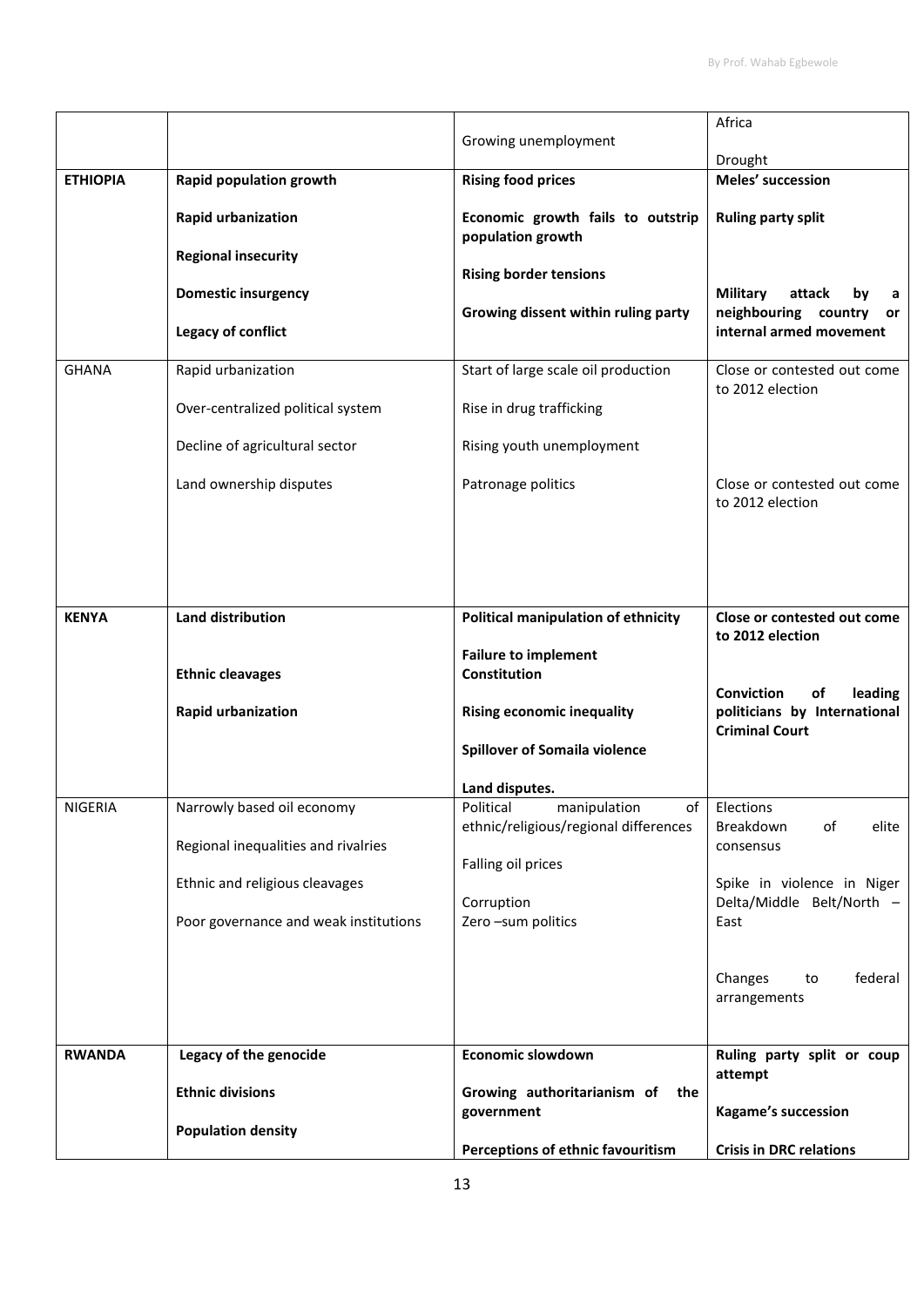|                | <b>Unequal land tenure</b>                            |                                                                                |                                                                            |
|----------------|-------------------------------------------------------|--------------------------------------------------------------------------------|----------------------------------------------------------------------------|
|                |                                                       | Narrowing of political space                                                   |                                                                            |
|                | <b>Economic inequalities</b>                          |                                                                                |                                                                            |
|                |                                                       | <b>Entanglements in DRC</b>                                                    |                                                                            |
| <b>SENEGAL</b> | Rapid urbanization                                    | Rising unemployment                                                            | Contested outcome to 2012<br>election                                      |
|                | Young population                                      | Economic decline                                                               | Wade's succession                                                          |
|                | Intra-religious tension                               | Unmet expectations of youth                                                    |                                                                            |
|                | Contested visions of role of religious in<br>politics | Political manipulation of youth                                                |                                                                            |
|                | Separatist movement in Casamance                      | Erosion of authority structures                                                |                                                                            |
| <b>SUDAN</b>   | Poor governance and legacy of violence                | <b>Economic decline</b>                                                        | in<br><b>Crisis</b><br><b>North</b><br>-South                              |
| (North)        | and repression                                        |                                                                                | negotiations                                                               |
|                | <b>Highly centralized state</b>                       | <b>Rising food prices</b>                                                      | Convergence<br>of<br>armed<br>challenges<br>on                             |
|                | Narrowly based oil economy                            | <b>Rising unemployment</b>                                                     | border/Darfur/East                                                         |
|                |                                                       |                                                                                | <b>Ruling party split</b>                                                  |
|                | <b>Contested national identities</b>                  | Contagion<br>from<br><b>North</b><br>Africa                                    |                                                                            |
|                |                                                       | upheavals                                                                      | Coup attempt                                                               |
|                |                                                       | <b>Climate Change</b>                                                          | Halt in oil production                                                     |
|                |                                                       | <b>Political</b><br>manipulation<br>of<br>ethnic/regional/religious identities | Arrest<br>οf<br><b>Bashir</b><br>by<br><b>International Criminal Court</b> |
| SUDAN          | Security vacuum                                       | Political<br>of ethnic<br>manipulation                                         | -South<br>Crisis<br>in<br>North                                            |
| (South)        | Lack of infrastructure                                | grievances                                                                     | negotiations                                                               |
|                | Ethnic/regional/religious                             | Falling oil prices                                                             | Ruling party split                                                         |
|                | Cleavages                                             | Rising border insecurity                                                       |                                                                            |
|                |                                                       |                                                                                | Botched disarmament                                                        |
|                | Scarce resources                                      | Failure to provide public services                                             | Internal armed uprisings or                                                |
|                | Poverty                                               | Growing<br>authoritarianism<br>οf<br>government                                | attack by North                                                            |
|                | Legacy of conflict                                    |                                                                                |                                                                            |
| <b>UGANDA</b>  | Regional/ethnic/religious                             | <b>Falling government revenue</b>                                              | <b>Museveni's succession</b>                                               |
|                | <b>Cleavages</b>                                      |                                                                                |                                                                            |
|                |                                                       | <b>Rising inflation</b>                                                        | <b>Ruling party split</b>                                                  |
|                | Legacy of violence                                    |                                                                                |                                                                            |
|                |                                                       | <b>Rising corruption</b>                                                       |                                                                            |
|                | <b>Militarization of politics</b>                     | <b>Transition into oil economy</b>                                             | <b>Terrorist</b><br>attack<br>from<br><b>Somaila</b>                       |
|                |                                                       | Heavy -handed responses to social<br>protest                                   | Influx or refugees from<br><b>South Sudan</b>                              |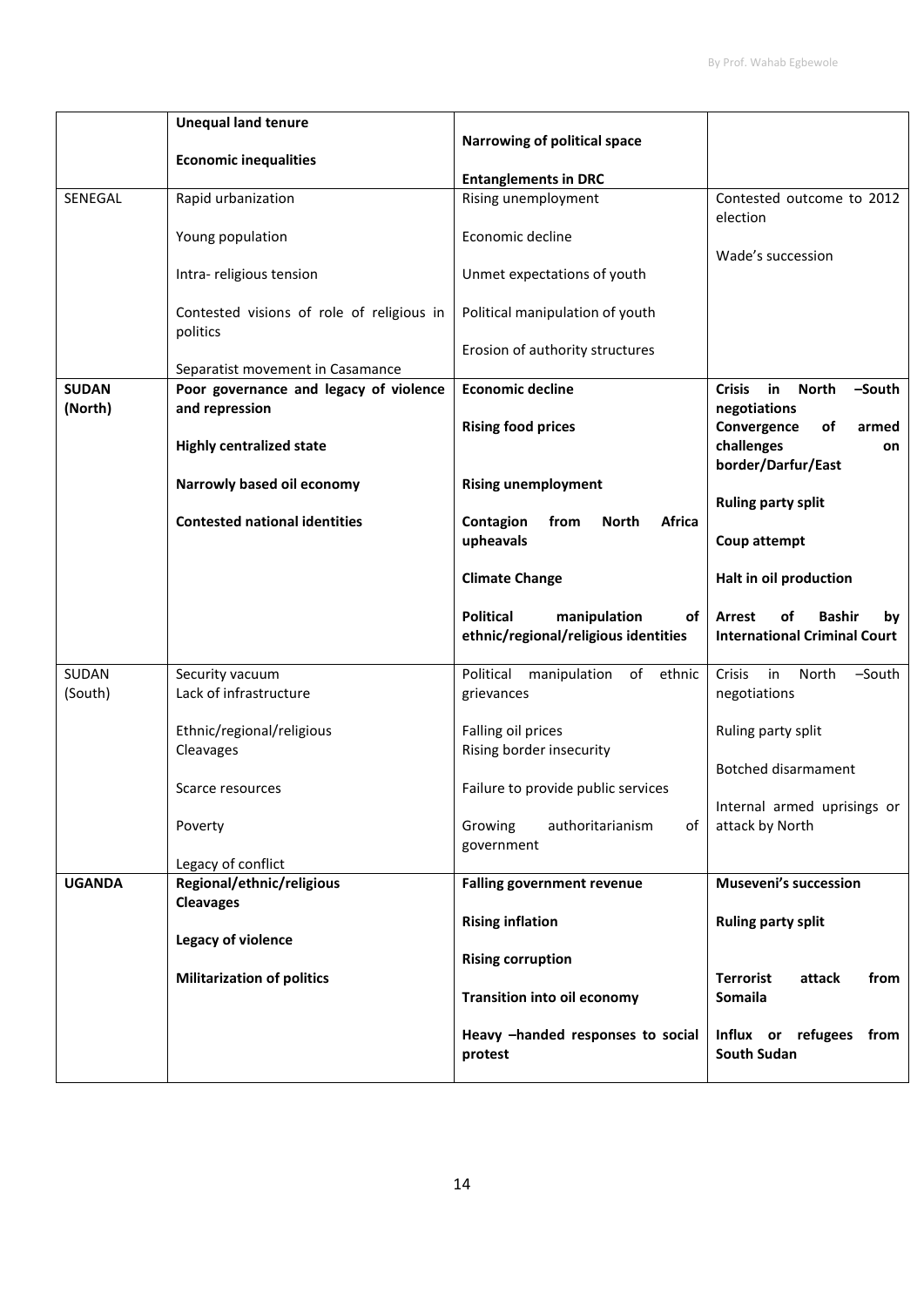From the above table, it is clear that the causes of instability are essentially the same including economy, rapid urbanization, ethnicity, religion, bad governance and politics generally. The question is why is it difficult to manage these issues before they snowball into security challenge. In my view, the simple answer is selfishness and self-centeredness on the part of the principal actors. It is therefore imperative that the leadership of the continent must take more pro active stance in nipping in the bud any form of conflictual relationship among the constituent elements of the continent either intra or inter se.

## **LEGAL FRAMEWORK FOR RESOLVING INSECURITY IN AFRICA**

This segment is devoted essentially to calling attention to three major international agencies having connection with the continent.

## **United Nations**

1

At the level of the United Nations, the Organisation provided for the Security Council by Chapter V of its Charter<sup>30</sup> from Articles 23-32. The Charter also provides for what it called Pacific Settlement of Disputes in Chapter VII contained in Articles 39-54. A careful perusal of these provisions will clearly show that the world body evinces intention to ensure that conflict is exterminated or at least drastically reduced in the world. This is more so if consideration is given to the emergence of the body itself which essentially was informed by the destruction the world witnessed during the Second World War. The world by the provision said never again.

The question however is how far the Council has discharged its mandate especially if consideration is given to the rule of law. I had opportunity to do a critical assessment of the Council and I concluded thus:

> "Rule of law at the level of the Security Council is not an all or nothing issue, it is a score card having its two sides. However from the foregoing there is no

<sup>&</sup>lt;sup>30</sup> Available at [www.un.org/english](http://www.un.org/english) or [www.un.org/law](http://www.un.org/law) A number of amendments were made to the original Charter vide Resolution1991 of 1965 and in 1971 when the number of the Economic and Social Council was increased from 27 to 54.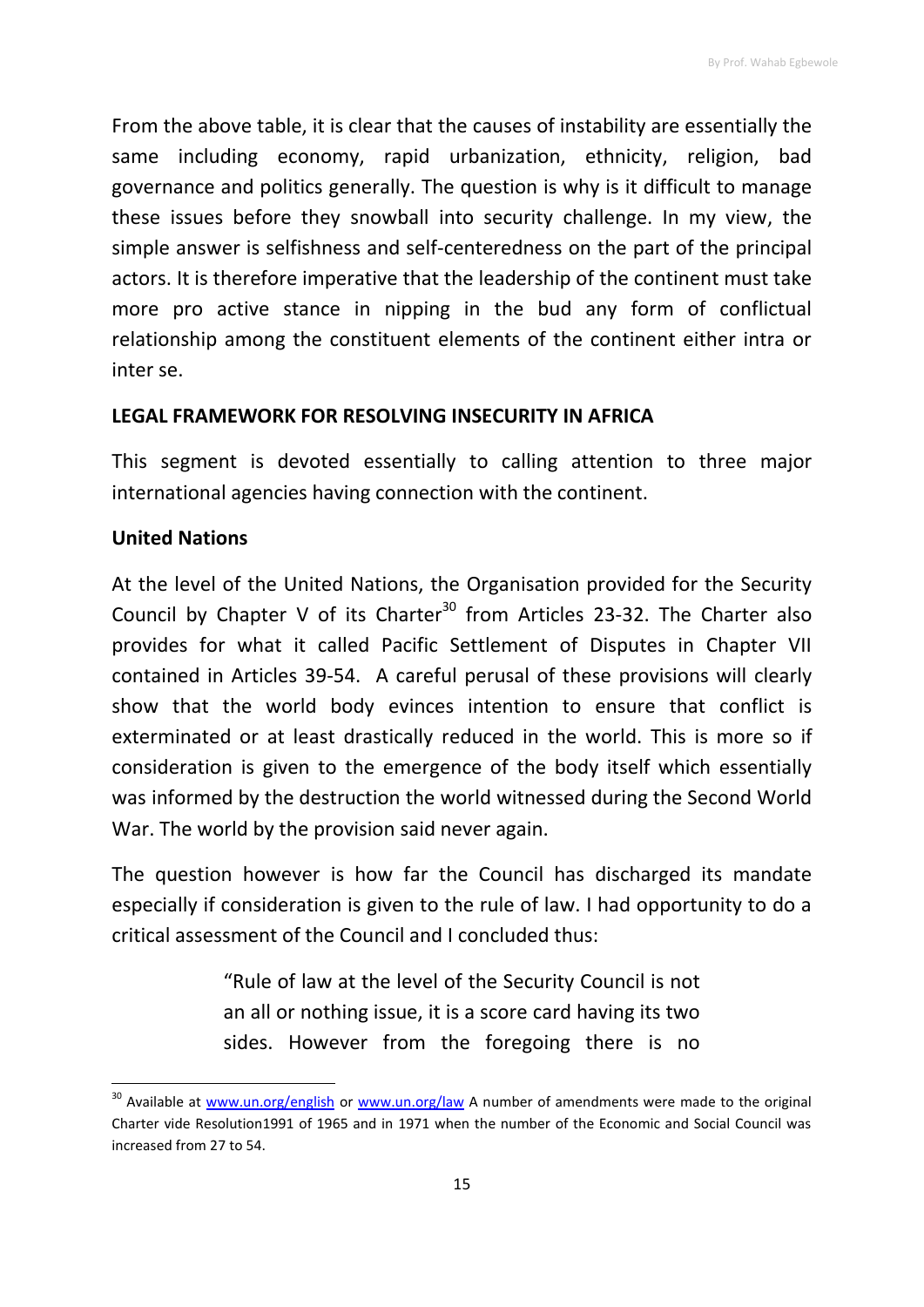gainsaying the fact that the Council score sheet is in red as it has recorded more failures in the maintenance of peace and security through the instrumentality of rule of law than success."<sup>31</sup>

### **African Union**

 $\overline{\phantom{a}}$ 

At the level of the African Union, the Peace and Security Council was established with unequivocal mandate to provide structure for the effective implementation of the decisions in the areas of conflict prevention, peacemaking, peace support operations and interventions, peace-building and post conflict reconstruction. This mandate was vide Article 5(2) of the Constitutive Act of the Union.

The Protocol<sup>32</sup> relating to its establishment provides for its composition in Article 5 and in my view this is one of the major challenges of the body. The conditions attached to membership appear to defeat the guiding principles of equality and equity which it emphasised. Since its establishment, the Council has taken epileptic steps to resolve some conflict situations. Part of the truth however is the fact that the Council is hampered seriously by fund and uncoordinated efforts of its members. It may still be too early to pass a judgment but it is important to note these issues at this very early stages.

### **Economic Community of West African States (ECOWAS) Initiatives**

At the level of ECOWAS, two major initiatives were put in place. The first was the Protocol Relating to the Mechanism for Conflict Prevention, Management, Resolution, Peace-Keeping and Security.<sup>33</sup> This Protocol is all embracing and designed to consolidate the gains and achievements of ECOWAS Ceasefire Monitoring Group (ECOMOG). The Protocol in its first principle underscores the linkage between economy, development and security. It states:

<sup>&</sup>lt;sup>31</sup> Egbewole, W. United Nations Security Council and the Challenge of Rule of Law in the 21<sup>st</sup> Century" *Research and Practice in Social Sciences* Vol.6No.2 p.70

<sup>&</sup>lt;sup>32</sup> Adopted by the African Union Assembly in Durban South Africa on 10 July, 2002 and entered into force on 26 December 2003 and full text available at [www.africa-union.org](http://www.africa-union.org/)

<sup>&</sup>lt;sup>33</sup> Adopted on 10 December 1999 in Lome, Togo and full text available at [www.iss.org.za](http://www.iss.org.za/)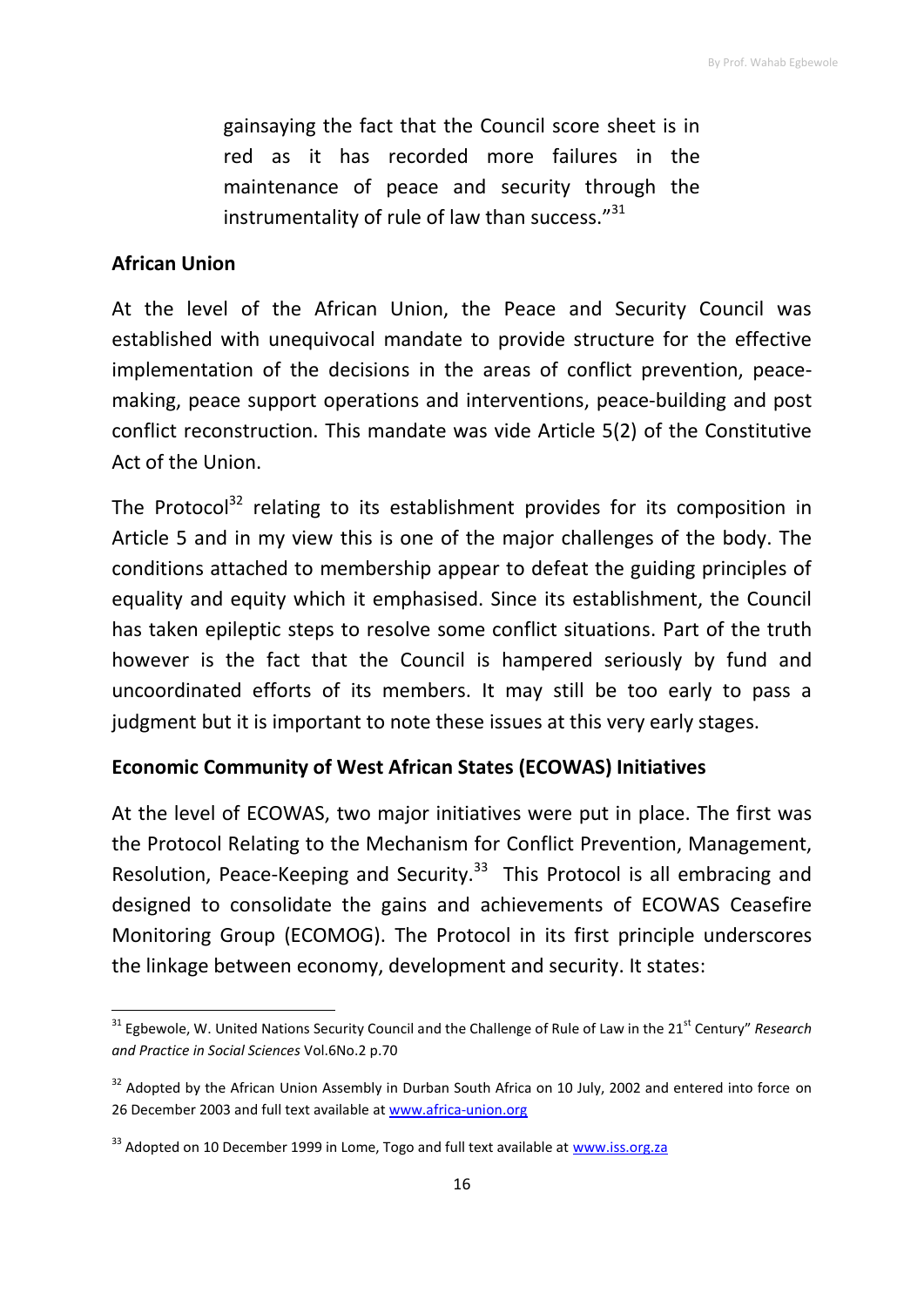"That economic and social development and security of peoples and states are inextricably linked"<sup>34</sup>

To properly show the linkage, ECOWAS also adopted Protocol on Democracy and Good Governance<sup>35</sup> where emphasis was placed on accession to power which has been a major source of conflict and the provision was categorical that:

> ''Every accession to power must be made through free, fair and transparent elections."

Since the adoption of the Supplementary Protocol, elections have been held in a number of member states, the inevitable question is: how transparent were those elections? What has ECOWAS done to show strict adherence to the Protocol? The challenge to implementation is borne out of the workings of International Law but the clear indications are given in Articles 44 and 45 which, if properly channelled, may go a long way in ensuring peaceful coexistence in the sub-region. After a reflection on the sub-region and the member states of ECOWAS vis-à-vis elections, it will appear that the body has not mustered enough courage to call some of its own to order. For instance, what has the body done to the question marks placed on the elections of 2003, 2007 and 2011 in Nigeria? Is it the story of the Animal Kingdom where some are more equal than others?

#### **WAY FORWARD**

**.** 

In order to stem the tide of insecurity in Africa, a number of measures must be put in place:

a) *Democratization and democratic values*: As a people, we must make conscious efforts to ensure that democratic ideals are projected, nurtured and sustained. This is not only at the states level but also at international level such that the principles of equality and equity are

<sup>&</sup>lt;sup>34</sup> Article 2(a) of the Protocol relating to the Mechanism for Conflict Prevention, Management, Resolution, Peace-Keeping and Security

<sup>&</sup>lt;sup>35</sup> Adopted as a supplementary protocol on 21 December, 2001. Protocol A/SP1/12/01. Available at [www.iss.org.za](http://www.iss.org.za/)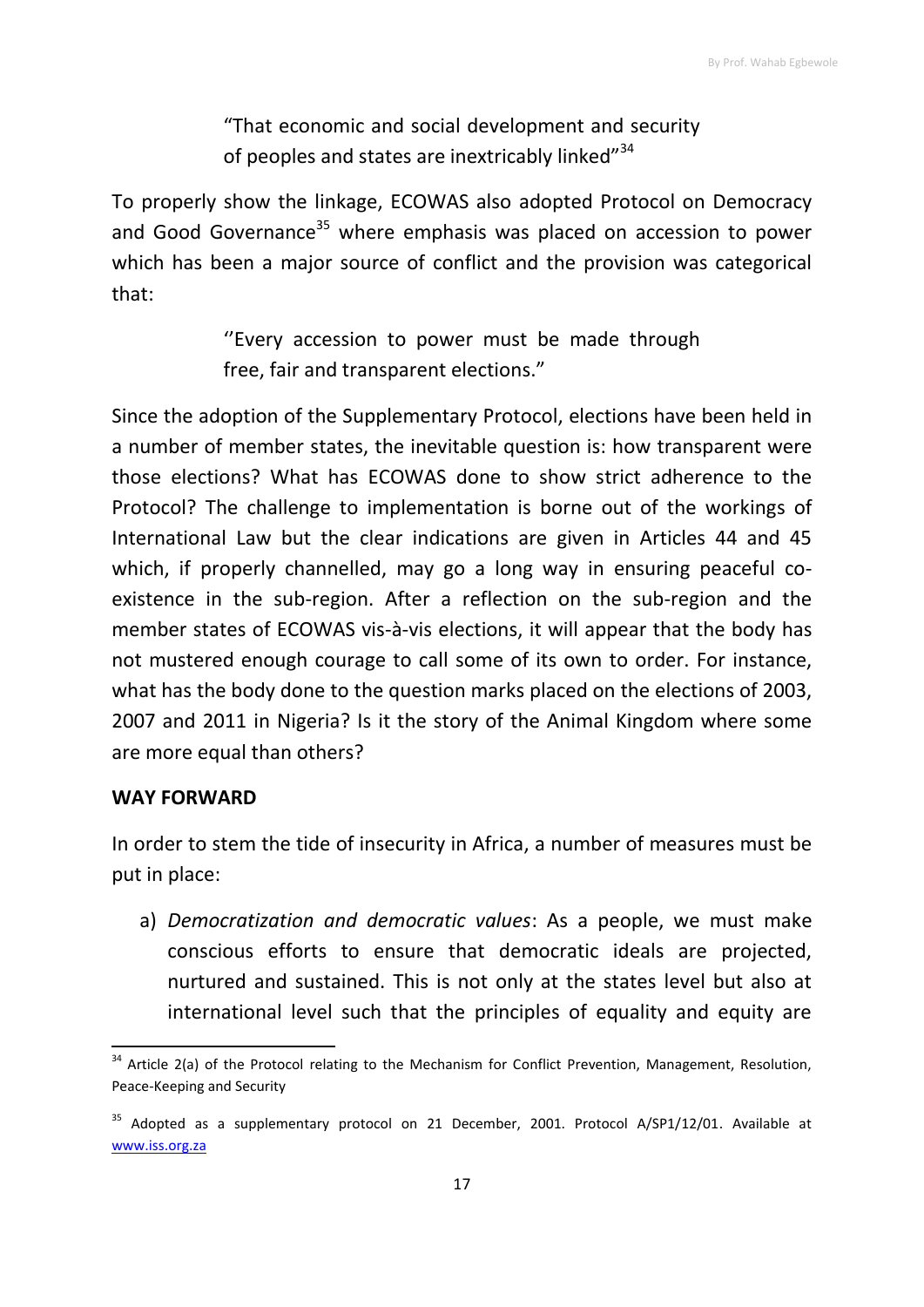maintained in all its ramifications. Realistic adjustments to power calculus must be made in each country. Conscious considerations must also be given to the "growing pains of democracy which brings with them the heightened risk of instability in the short run."We must appreciate the fact that Rome was not built in a day.

The democratization of international bodies is also very crucial. As earlier noted, one of the basic weaknesses of the United Nations is the composition of the Security Council. It lacks the kind of representation that would enable it to accommodate the interests of the various geographical and ideological regions of the world and ensure balance of power among various regions of the world.<sup>36</sup>

- b) *Globalisation imbued with moralism and values*: Globalisation as a phenomenon has no alternative in today's world and is regarded as an "unstoppable reality." Every facet of our life is totally consumed by it. The way it is presently being projected is without giving any form of morality to its operations. The valueless approach will lead to more confusion and conflicts in the world. The new world order is propelled by value. There cannot be value properly so called without morality.
- c) *Preventive Mechanism:* It is important that the continent must put in place preventive mechanism to ensure early detection of conflicts and equally ensure that such conflicts are avoided and do not lead to any security challenge.
- d) *Funding Sustainable Development:* As a concept, sustainable development as defined by Brundtland Commission is the development that "meets the needs of the present without compromising the ability of future generations to meet their own needs."<sup>37</sup> This is an investment of sorts and there is need to fund such investment. If this is properly coordinated, it will ensure reduction in poverty, improve the employment statistics, enhance educational facilities, mitigate climate

<sup>&</sup>lt;sup>36</sup> Ajomo, M.A. op. cit.

<sup>&</sup>lt;sup>37</sup> Reproduced in Egbewole, W. Foreword to Law and Sustainable Development in Africa (London: Grosvenor House Publishing Ltd 2012) p.ix